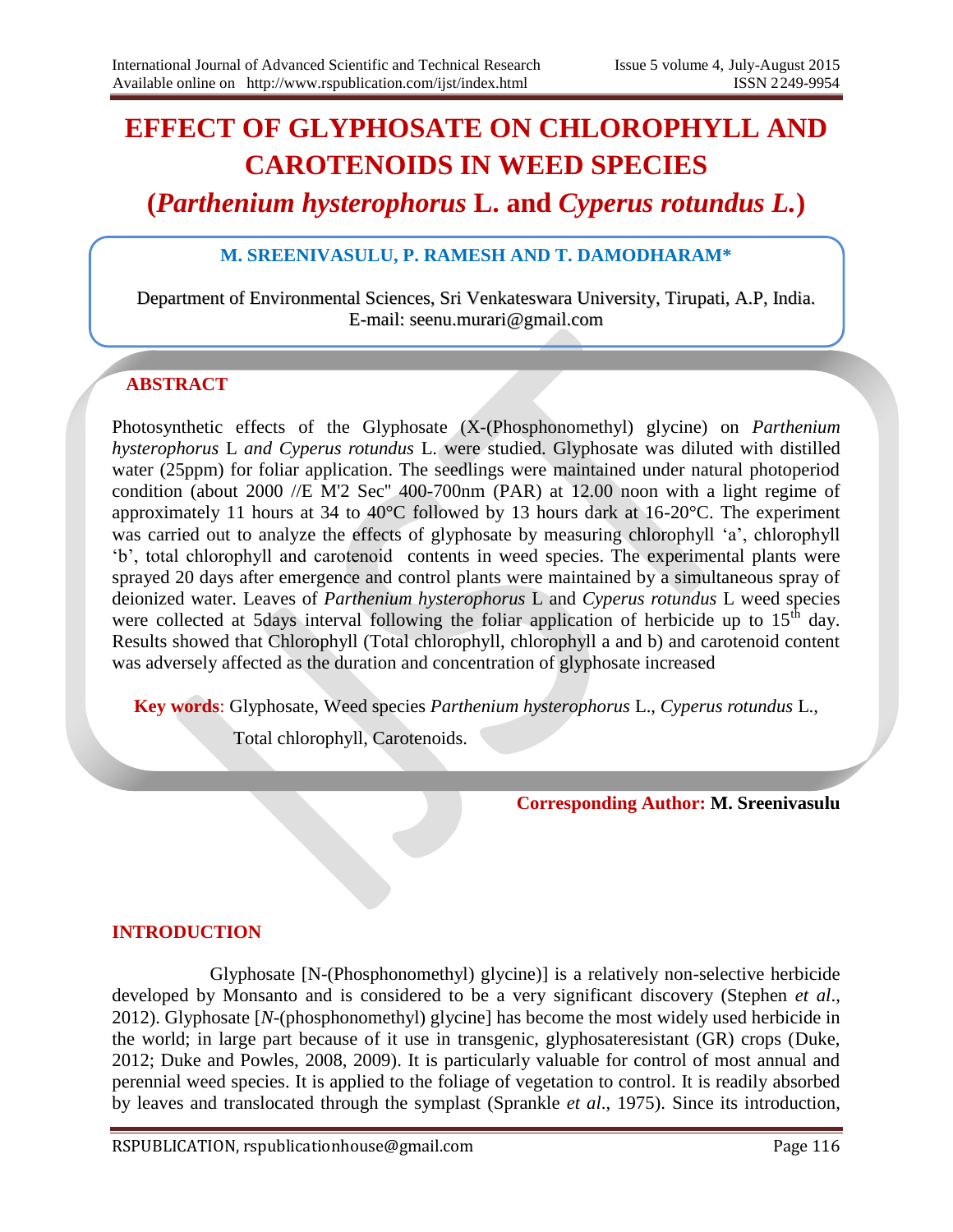glyphosate has been considered a toxicologically and environmentally safe pesticide, due to its low mammalian toxicity, relatively short environmental half-life, and extremely low activity in soil due to its binding to soil minerals (reviewed by Duke *et al*., 2012). Besides several competitive factors, weeds are also known to inhibit crop growth due to their allelopathic activity in the agro-ecosystems. Weeds often produce enormous biomass during their life cycle which upon decay can be phototoxic to other plants in the vicinity (Weston and Duke 2003; Batish et al. 2007). Glyphosate has several desirable properties that have contributed to its widespread use (Duke *et al*., 2008). Singh et al. (2005) concluded that Parthenium hysterphorus L. residues exert a negative influence on the early growth of Brassica crops by releasing water-soluble phenolics. Likewise, Batish et al. (2009) attributed the negative effect of Ageratum conyzoides residues on rice germination and early growth to the release of water soluble phenolic acids into the soil environment. During its several decades of use over vast areas, no significant adverse secondary effects of the herbicide have been established, other than the intense selection pressure that has resulted in the evolution of GR weeds. In fact, its use in GR crops has been associated with several environmental benefits (Cerdeira and Duke, 2006 and Garner and Nelson, 2008). The topic of evolution of GR weeds has been dealt with in detail in many research papers and reviews ( Powles and Yu, 2010 and Shaner *et al*,. 2012).

 Once glyphosate interacts with soil, whether applied directly to the soil surface, exuded from a plant root, or released from decomposing plant tissue, it is subject to various processes that control its environmental behavior and fate, including retention (sorption−desorption), transport, and degradation. Of these processes, sorption is arguably the most important as it controls the availability for degradation, plant uptake, and offsite transport. Sorption of glyphosate to soil has been extensively reviewed (Duke, 1988; Vereecken, 2005; Borggaard and Gimsing, 2008).

In the present investigation an attempt was made to study the comparative account of biological response of herbicide glyphosate in two weed species. Among herbicides used to control weeds glyphosate is one of the foliar applied herbicide.

#### **MATERIAL AND METHODS**

Pot culture experiment was conducted with freshly young seedlings of *Parthenium hysterophorus* **L** *(*Congress Grass**) and** *Cyperus rotundus* **L (**nut grass**).** Weed species are common and dominant in the vegetable crop fields in the surrounding area of Tirupati. Tirupati is located between 79°25' 1-ongitude and 3°58' Latitude and is situated in Chittoor District, Andhra Pradesh, India. The weed seeds were collected from the ground nut crop fields and seeds were soaked in the seed pan for 2 days to obtain maximum germination percentage. After 20 days, the plantlets were sown in the experimental pots containing red soil supplemented with farmyard manure in the ratio of 1:3. The seedlings were maintained under natural photoperiod condition (about 2000 //E  $M^2$  Sec" 400-700nm (PAR) at 12.00 noon with a light regime of approximately 11 hours at 34 to 40°C followed by 13 hours dark at 16-20°C.

#### **Herbicide Treatment**

 The herbicide used in the present study was (X-(Phosphonomethyl) glycine) marketed under trade name glyphosate and was obtained from Monsanto Company. Glyphosate diluted with distilled water (25ppm) was selected for foliar application. In the present study only 20-22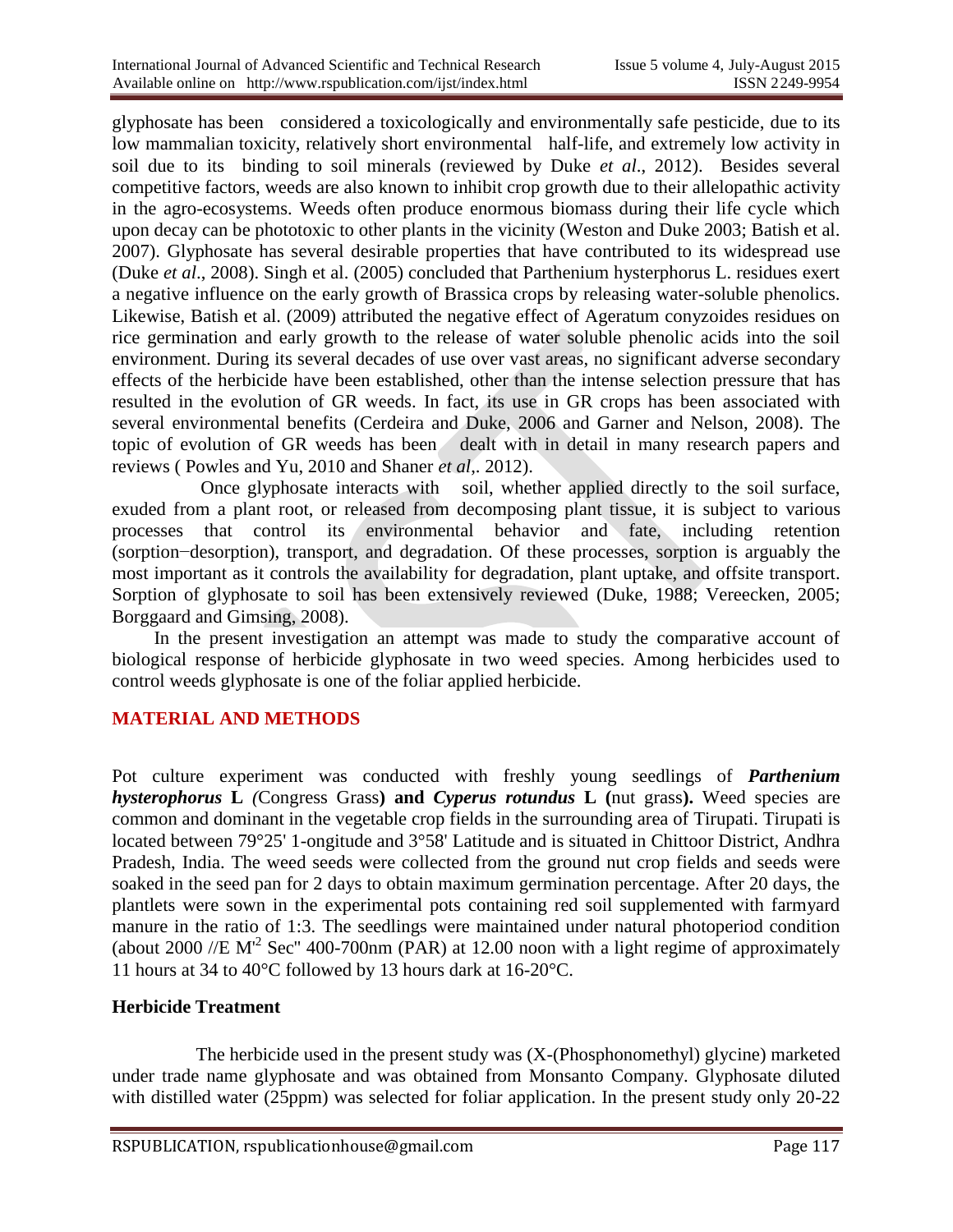days old seedlings of *Parthenium hysterophorus* **L and** *Cyperus rotundus* **L** were treated with glyphosate using "Aspee" sprayer (Aspee, Bombay) to the drip point at 8.00 «LID without using any wetting agent. The control plants were maintained by a simultaneous spray of deionized water. Pot culture experiments were conducted in the Department of Environmental Science, Sri Venkateswara University, Tirupati, India.

#### **Sampling**

Leaves of *Parthenium hysterophorus* **L and** *Cyperus rotundus* **L** weed species were collected at 5days interval following the foliar application of herbicide upto 15th day. The leaves were thoroughly washed first with tap water followed by deionized water and were dried with filter paper. Fresh leaf material was used for the determination of chlorophyll and carotenoids. The chlorophyll content was estimated according to the method of Arnon (1949), Total carotenoids were determined as per the method of Jensen and Jensen (1971).

Data were expressed as Mean  $\pm$  Standard deviation of mean (SD). Results were statistically analyzed by student's test (Pillai and Shinha 1968)

#### **RESULTS AND DISCUSSION**

The present work was undertaken to study the effect of glyphosate on chlorophyll fractions like chlorophyll 'a', chlorophyll 'b' and total chlorophyll were estimated in leaves of *Parthenium hysterophorus* L and *Cyperus rotundus* L. The results of this study showed that, the control plants chlorophyll 'a' content was more in *Parthenium hysterophorus* L and *Cyperus rotundus* L, but the glyphosate treatment caused decrease in all the plants up to 15th day over the control respectively in both the weed species. Thus, the chlorophyll 'a' content is decreased significantly in both the treated weed species (Tab.1, Fig.1). The treated plants showed that the gradual decrease in chlorophyll 'b' content in all the stages of experimental days. The maximum decrease was noticed in both the weed plants on 15th day, The decreased levels chlorophyll-b was observed in *Parthenium hysterophorus* L and *Cyperus rotundus* L (0.220; 0.186; 0.146; 0.125 and 0.218; 0.173;0.137; 0.118) on 5th-10th and 15th day respectively over the control (Tab.2, Fig.2). The results revealed that the total chlorophyll content was continuously decreased up to 15th day in *Parthenium hysterophorus* L and *Cyperus rotundus* L over the control. The reduction in chlorophyll a, chlorophyll b and total chlorophyll contents in 15 days treated leaves is nearly 50% over control in both the cases. However, the weed species showed consistent decrease at all the experimental days. The result was similarly compared with several reporters (Luiz Henrique Saes Zobiole et al, 2012, Zobiole et al., 2010e). The content of total carotenoid was also reduced with effect of glyphosate caused gradual decreased carotenoid content in both the weed species up to  $15<sup>th</sup>$  day. In both cases the maximum declined was noticed on  $15<sup>th</sup>$  day only, The decreasing level of carotenoid content in *Parthenium hysterophorus* L and *Cyperus rotundus* L*,* (-0.746,-0.470,-0.315,-0.218; and -0.814,-0.513,-0.422,-0.132) (Tab.4, Fig.4) when compare to control. It was also resulted by the reports of Peter J. Ralph, 2000).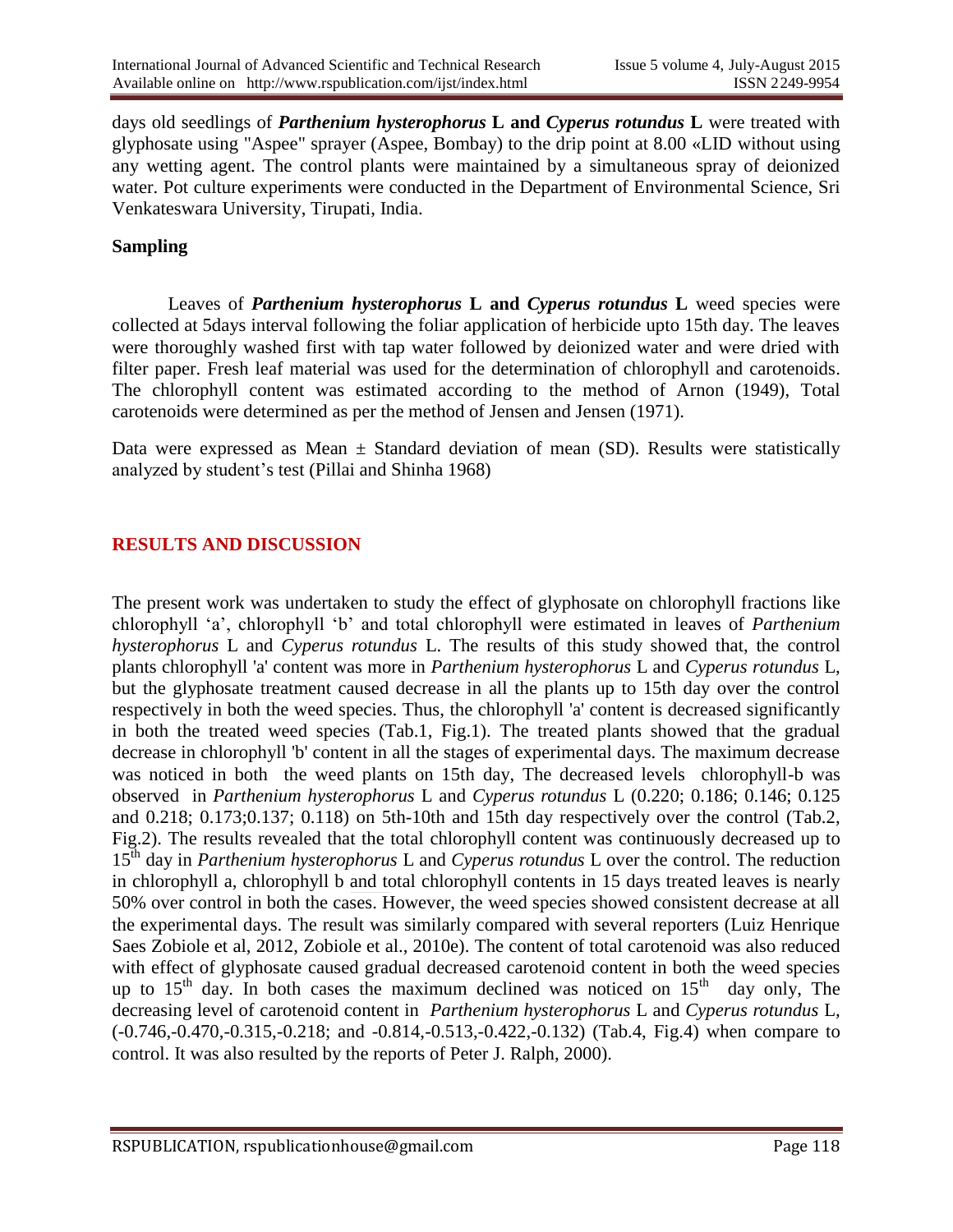|                             | Days after treatment |             |               |             |
|-----------------------------|----------------------|-------------|---------------|-------------|
| Name of the weed species    | <b>Control</b>       | $5th$ day   | $10^{th}$ day | $15th$ day  |
| Parthenium hysterophorus L. | 0.360                | 0.241       | 0.205         | 0.170       |
|                             | $\pm$ 0.032          | $\pm 0.028$ | ± 0.034       | $\pm 0.021$ |
|                             |                      |             |               |             |
| Cyperus rotundus L.         | 0.345                | 0.247       | 0.198         | 0.160       |
|                             | $\pm 0.020$          | ±0.028      | ± 0.031       | ±0.040      |
|                             |                      |             |               |             |

**Table: 1.** Effect of glyphosate on chlorophyll 'a'content on weed species (mg/g.fwt)

 $=$   $\pm$  SD Values are mean of 5 replications

| <b>Table: 2.</b> Effect of glyphosate on chlorophyll 'b' content on weed species (mg/g.fwt) |  |  |  |
|---------------------------------------------------------------------------------------------|--|--|--|
|---------------------------------------------------------------------------------------------|--|--|--|

|                             | Days after treatment |             |            |                                 |
|-----------------------------|----------------------|-------------|------------|---------------------------------|
| Name of the weed species    | <b>Control</b>       | $5th$ day   | $10th$ day | $\overline{15}^{\text{th}}$ day |
| Parthenium hysterophorus L. | 0.220                | 0.186       | 0.146      | 0.125                           |
|                             | ± 0.029              | $\pm 0.021$ | ± 0.023    | ± 0.092                         |
| Cyperus rotundus L.         | 0.218                | 0.173       | 0.137      | 0.118                           |
|                             | $\pm 0.074$          | $\pm 0.016$ | ± 0.013    | ±0.060                          |

 $=$   $\pm$  SD Values are mean of 5 replications

**Table: 3**. Effect of glyphosate on total chlorophyll content on weed species (mg/g.fwt)

|                             | Days after treatment |                                |               |                                 |
|-----------------------------|----------------------|--------------------------------|---------------|---------------------------------|
| Name of the weed species    | <b>Control</b>       | $\overline{5}^{\text{th}}$ day | $10^{th}$ day | $\overline{15}^{\text{th}}$ day |
| Parthenium hysterophorus L. | 0.580                | 0.399                          | 0.351         | 0.295                           |
|                             | ± 0.027              | ± 0.012                        | ± 0.019       | ± 0.048                         |
| Cyperus rotundus L.         | 0.392                | 0.337                          | 0.278         | 0.256                           |
|                             | $\pm 0.023$          | $\pm 0.019$                    | ± 0.071       | ±0.031                          |

 $= \pm SD$  Values are mean of 5 replications

RSPUBLICATION, rspublicationhouse@gmail.com Page 119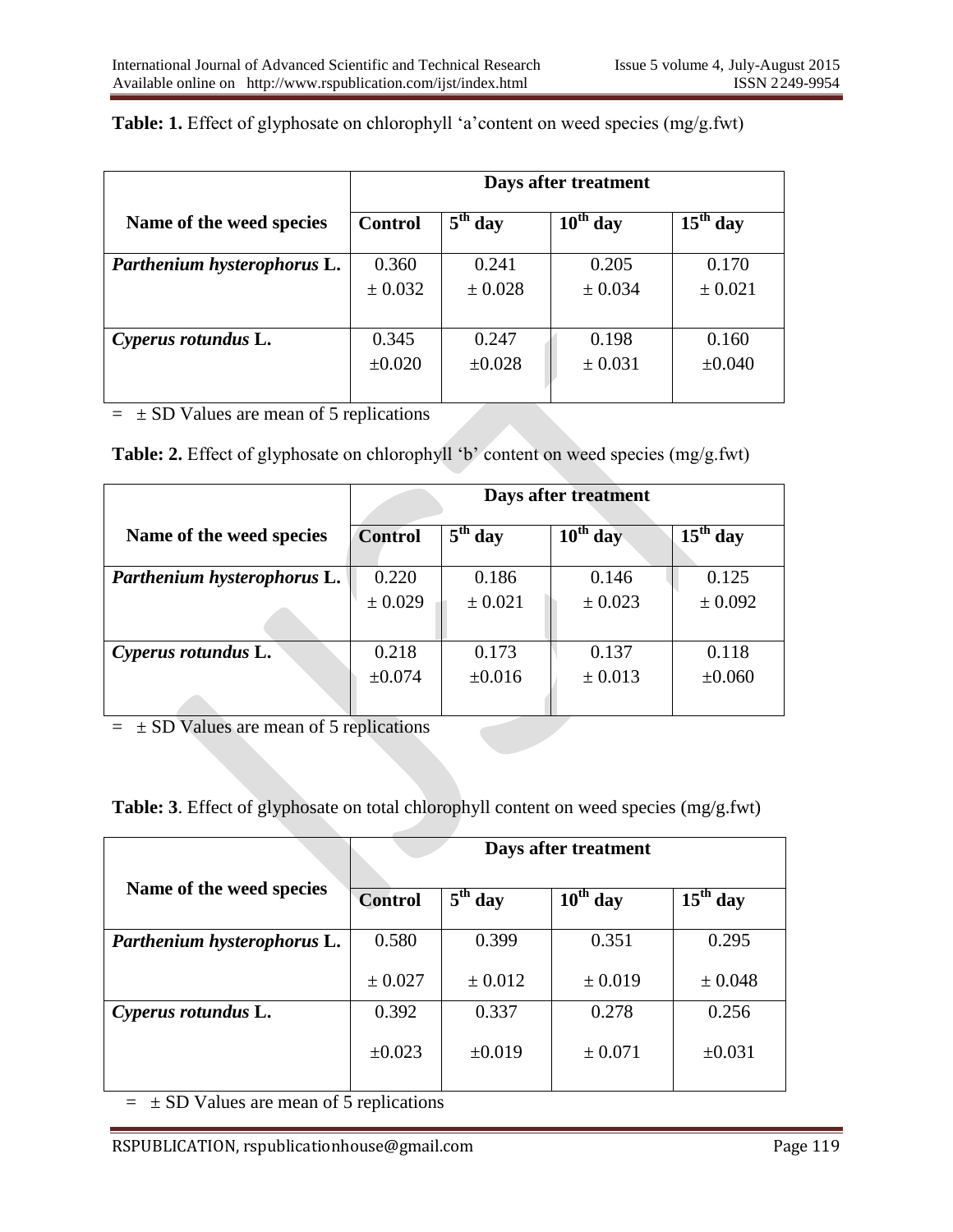|                             | Days after treatment |                     |               |             |
|-----------------------------|----------------------|---------------------|---------------|-------------|
| Name of the weed species    | <b>Control</b>       | $5^{\text{th}}$ day | $10^{th}$ day | $15th$ day  |
| Parthenium hysterophorus L. | 0.746                | 0.470               | 0.315         | 0.128       |
|                             | ± 0.094              | ± 0.147             | ± 0.084       | ± 0.0719    |
|                             |                      |                     |               |             |
| Cyperus rotundus L.         | 0.814                | 0.513.              | 0.422         | 0.132       |
|                             | ±0.024               | $\pm 0.019$         | ± 0.130       | $\pm 0.042$ |
|                             |                      |                     |               |             |

| Table: 4 Effect of glyphosate on carotenoid content in weed species (mg/g.fwt) |  |  |
|--------------------------------------------------------------------------------|--|--|
|                                                                                |  |  |

 $=$   $\pm$  SD Values are mean of 5 replications

**Fig. 1** Effect of glyphosate on chlorophyll 'a'content on weed species (mg/g.fwt)



**Fig. 2** Effect of glyphosate on chlorophyll 'b'content on weed species (mg/g.fwt)

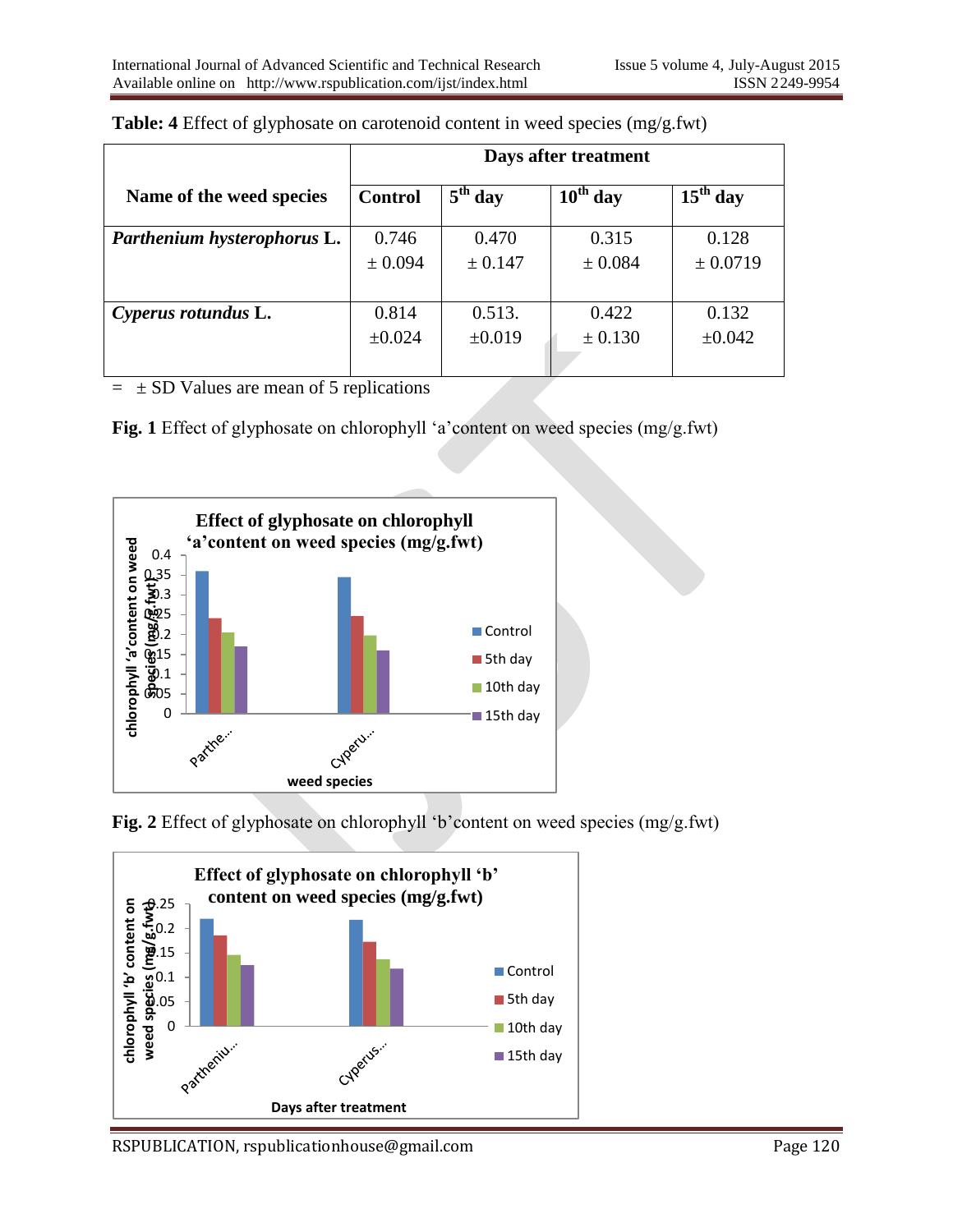



**Fig.4 Effect** of glyphosate on carotenoid content in weed species (mg/g.fwt)



## **CONCLUSION**

The present investigation concluded that obviously from our results that the glyphosate has a strong effect on *Parthenium hysterophorus* L and *Cyperus rotundus* L. with the increase of glyphosate concentration applied to weeds, even at low dose (25 ppm) effects are directly related to changes in the total chlorophyll and carotenoid content. Similarly chlorophyll 'a' and chlorophyll 'b' contents were also decreased significantly in both the weeds upto 15th day. Carotenoid content was declined in both the weed species might have contributed to the photo oxidation of chlorophylls. The degradation of chlorophyll and carotenoid content in the present study testifies glyphosate action on photosynthetic activity.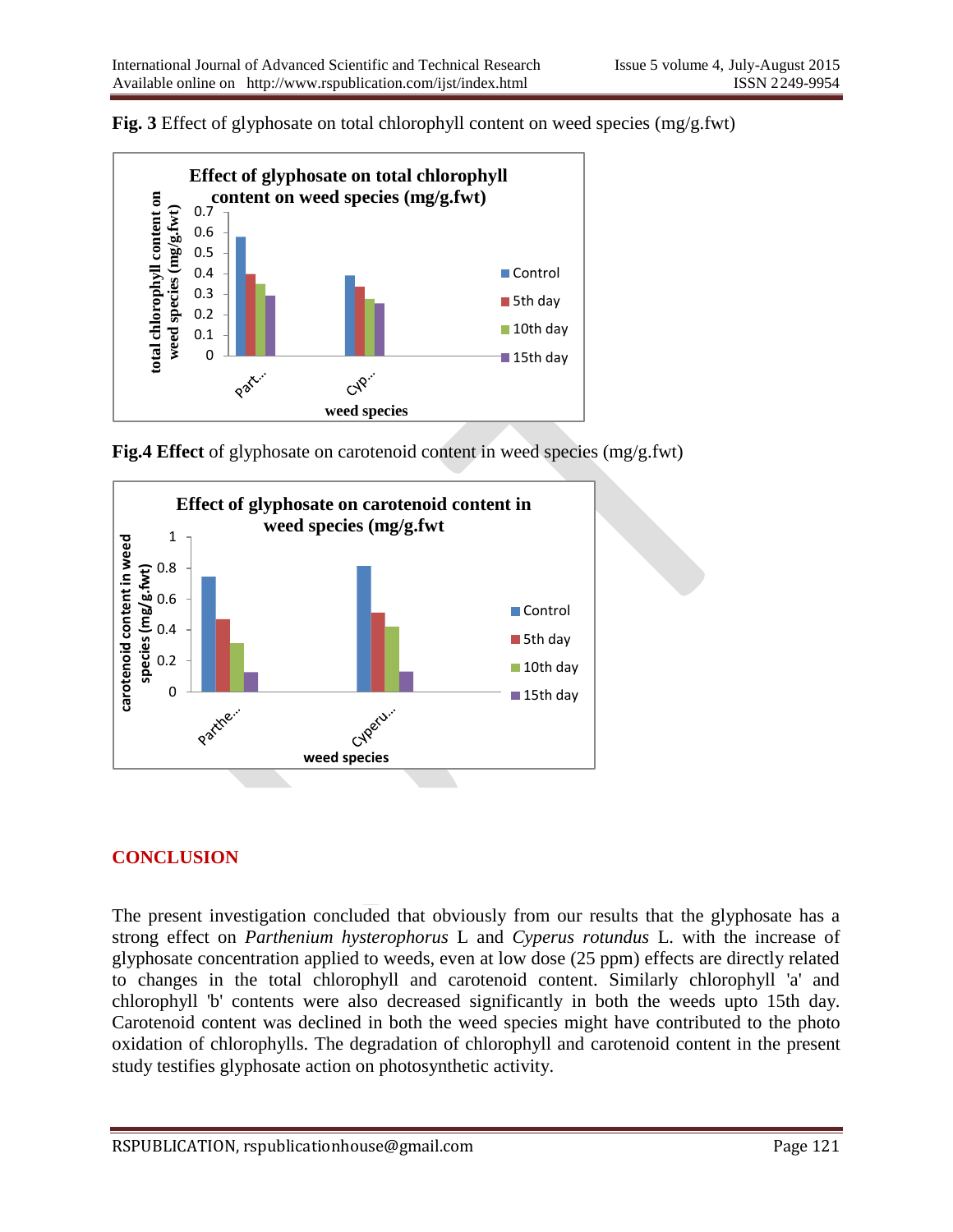#### **REFERENCES**

- 1. Stephen O. Duke, John Lydon, William C. Koskinen, Thomas B. Moorman, Rufus L. Chaney, and Raymond Hammerschmidt. (2012). Glyphosate Effects on Plant Mineral Nutrition, Crop Rhizosphere Microbiota, and Plant Disease in Glyphosate-Resistant Crops. J. *Agric. Food Chem*. 60, 10375−10397.
- 2. Sprankle, P, W.F. Megdtt, and D. Penner. (1975). Absorptions action, and of glyphosate, *WeedSci.* 23; 235-240.
- 3. Duke, S. O., Baerson, S. R., Rimando, A. M. (2012). Herbicides: Glyphosate. In Encyclopediaof Agrochemicals (http:// onlinelibrary.wiley.com/book/10.1002/047126363 047126363XSeptember 12, 2012).
- 4. Duke, S.O., Powles, S.B., 2008. Glyphosate: A once in a century herbicide. *Pest Manag. Sci.* 64, 319–325.
- 5. Duke, S.O., Powles, S.B., 2009. Glyphosate-resistant crops and weeds: Now and in the future. *AgBioForum* 12, 346–357.
- 6. Cerdeira, A. L.; Duke, S. O. (2006). The current status and environmental impacts of glyphosate-resistant crops: A review. *J. Environ. Qual.* 35, 1633−1658.
- 7. Garner, J. G.; Nelson, G. C.(2008). Herbicides, glyphosate resistance and acute mammalian toxicity: simulating and enviromental effect of glyphosate-resistant weeds in the USA. *Pest Manag. Sci*. 64, 470−478.
- 8. Powles, S. B.; Yu, Q. ( 2010).Evolution in action: plants resistant to herbicides. *Annu. Rev. Plant Biol.* 2010, 61, 317−347.
- 9. Shaner, D. L.; Lindenmeyer, R. B (2012). Ostie, M. H. What have the mechanisms of resistance to glyphosate taught us? Pest Manag. 2012, 68, 3−9.
- 10. Duke, S. O. (1988). Glyphosate. In Herbicides: Chemistry, Degradation, and Mode of Action, Vol. 3; Kearney, P. C., Kaufman, D. D., Eds.; Dekker: New York, pp 1−70.
- 11. Vereecken, H.(2005). Mobility and leaching of glyphosate: a review. *Pest Manag. Sci*., 61, 1139−1151.
- 12. Borggaard, O. K.; Gimsing, A. L.(2008). Fate of glyphosate in soil and the possibility of leaching to ground and surface waters. a review. *Pest Manag. Sci.* 64, 441−456.
- 13. Arnon DI. 1949. Copper enzymes in isolated chloroplasts, polyphenoxidase in beta vulgaris. *Plant physiology* 24: 1-15.
- 14. Jensen. S.L. and Jensen. A. (1971). Quantitative determination of carotenoids in photosynthetic tissue. In: Methods in enzymology. (Sampictro A, H.d.) Acad. Press. Xcw York and London.
- 15. Pillai, SK and Sinha, HC, 1968, Statistical methods for biological works. Ram Prasad and sons, Agra, India.
- 16. Weston La, Duke So. 2003. Weed and crop allelopathy. Crit Rev *Plant Sci* 22: 367–389.
- 17. Singh Hp, Batish Dr, Pandher Jk, Kohli Rk. 2005. Phytotoxic effects of Parthenium hysterophorus residues on three brassica species. *Weed Biol Manage* 5: 105–109.
- 18. Batish Dr, Kaur S, Singh Hp, Kohli Rs. 2009. Nature of interference potential of leaf debris of Ageratum conyzoides. *Plant Growth Regul* 57: 137–144.
- 19. Luiz Henrique Saes Zobiole, Robert John Kremer, Rubem Silvério de Oliveira Jr and Jamil Constantin. Glyphosate effects on photosynthesis, nutrient accumulation, and nodulation in glyphosate-resistant soybean. *J. Plant Nutr. Soil Sci*. 2012, 175, 319–330.